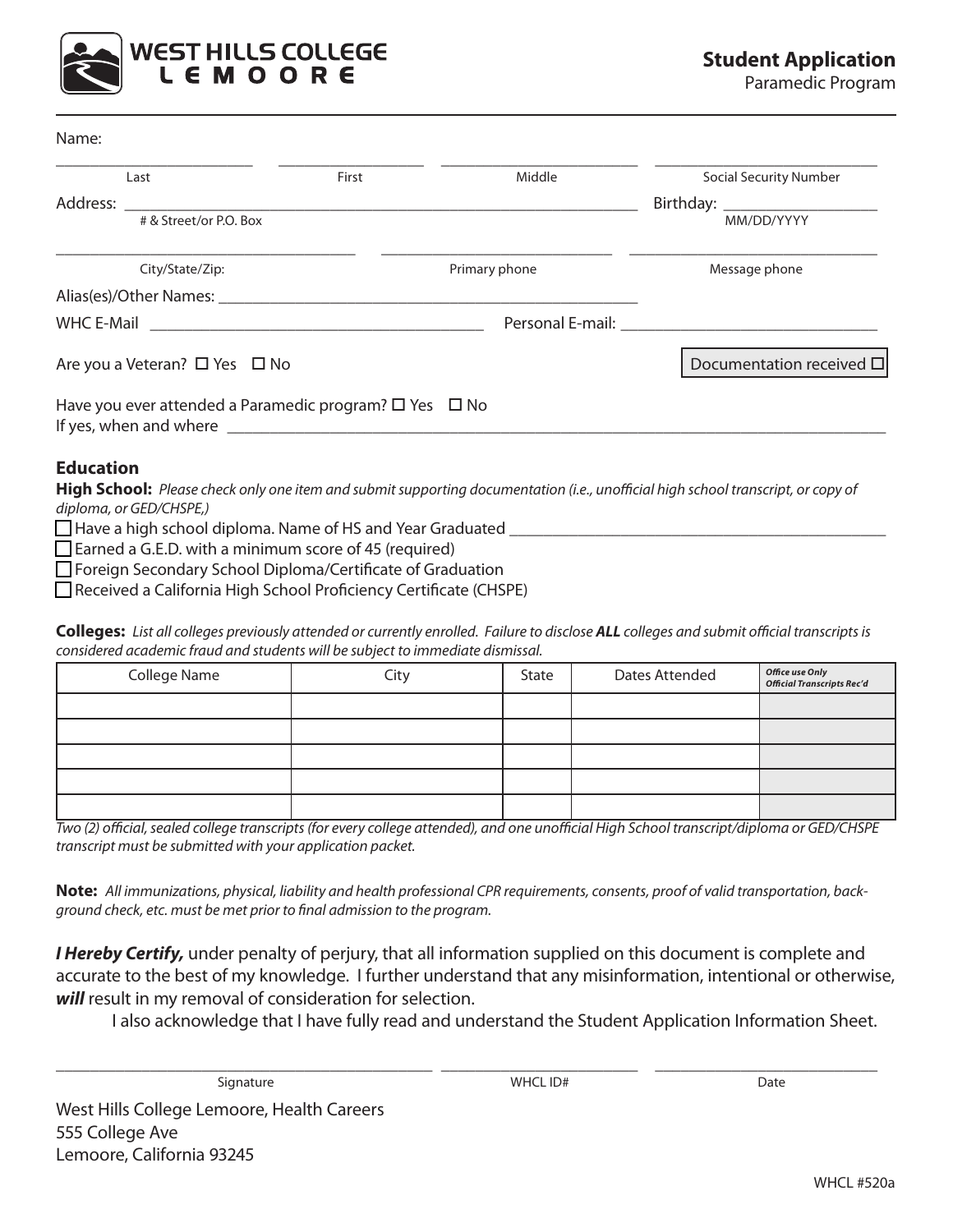

#### **WEST HILLS COLLEGE LEMOORE**

### **Student Demographics Sheet**

| Name:                                                                                                                                        |         |  |                                                              |
|----------------------------------------------------------------------------------------------------------------------------------------------|---------|--|--------------------------------------------------------------|
|                                                                                                                                              |         |  | WHCL $ID#$                                                   |
|                                                                                                                                              |         |  |                                                              |
|                                                                                                                                              |         |  |                                                              |
|                                                                                                                                              |         |  |                                                              |
|                                                                                                                                              |         |  | 1. Age 18-25 26-35 36-45 46-55 $\Box$ >56 Info not available |
| 2. Ethnic Background: Native American LAsian or Pacific Islander<br>African American Filipino Hispanic U White, non Hispanic<br>$\Box$ Other | Unknown |  |                                                              |
| 3. ESL (English as a Second Language)? Yes $\Box$ No $\Box$                                                                                  |         |  |                                                              |
| 4. Gender: Male Female Non binary                                                                                                            |         |  |                                                              |
| 5. Do you receive financial aid? $Yes \perp$ No $\perp$                                                                                      |         |  |                                                              |
|                                                                                                                                              |         |  |                                                              |
| 6. Are you currently employed? $No \rightarrow Yes \rightarrow Where$ ?                                                                      |         |  |                                                              |

Once you go here,<br>you can go anywhere